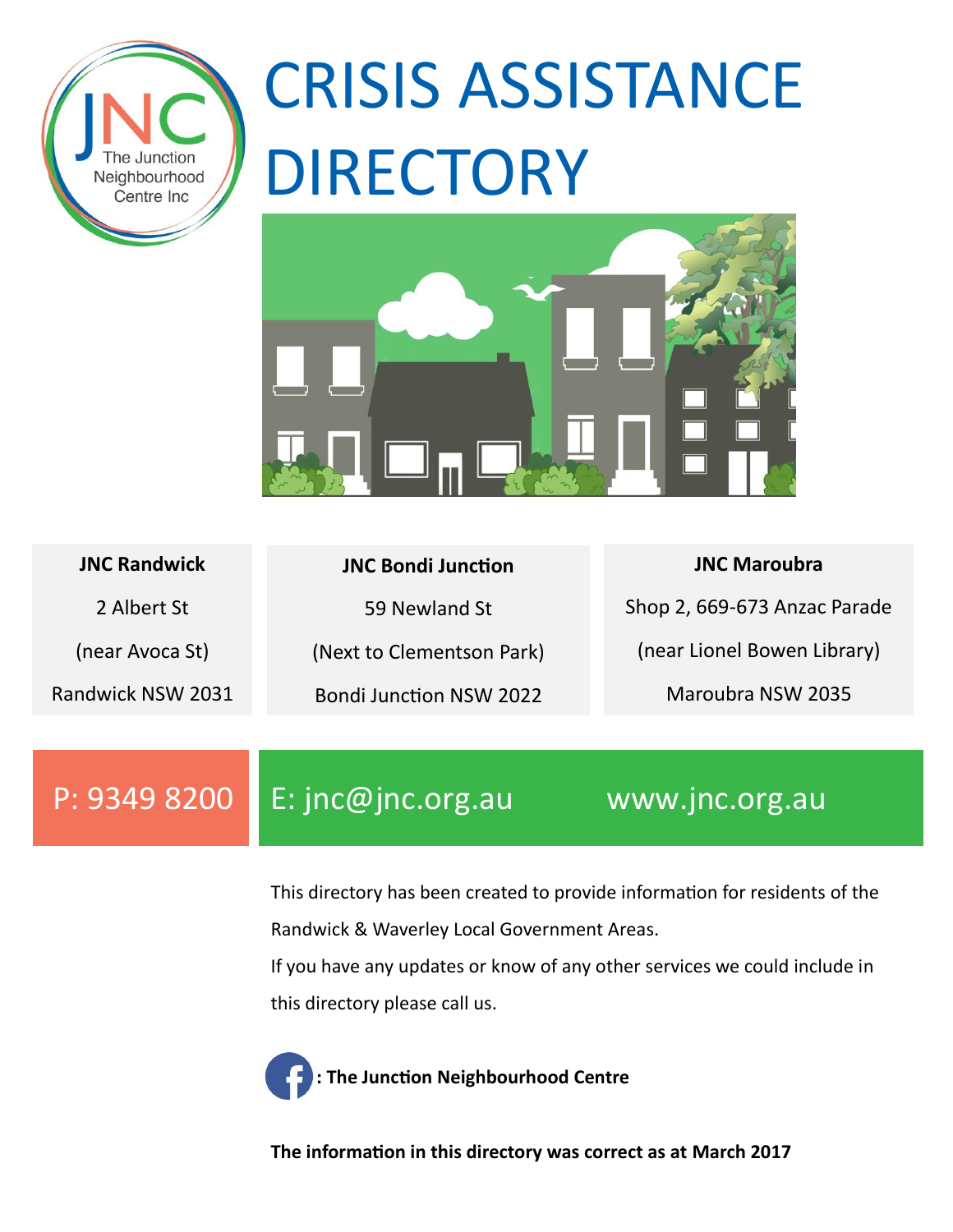#### Contents:

| Emergency Assistance & Food                              |    |
|----------------------------------------------------------|----|
| <b>Emergency Accommodation</b>                           |    |
| Financial Counselling, Legal Advice & Low Interest Loans | 8  |
| Emergency Telephone Support                              | 10 |
| <b>Mental Health Support</b>                             |    |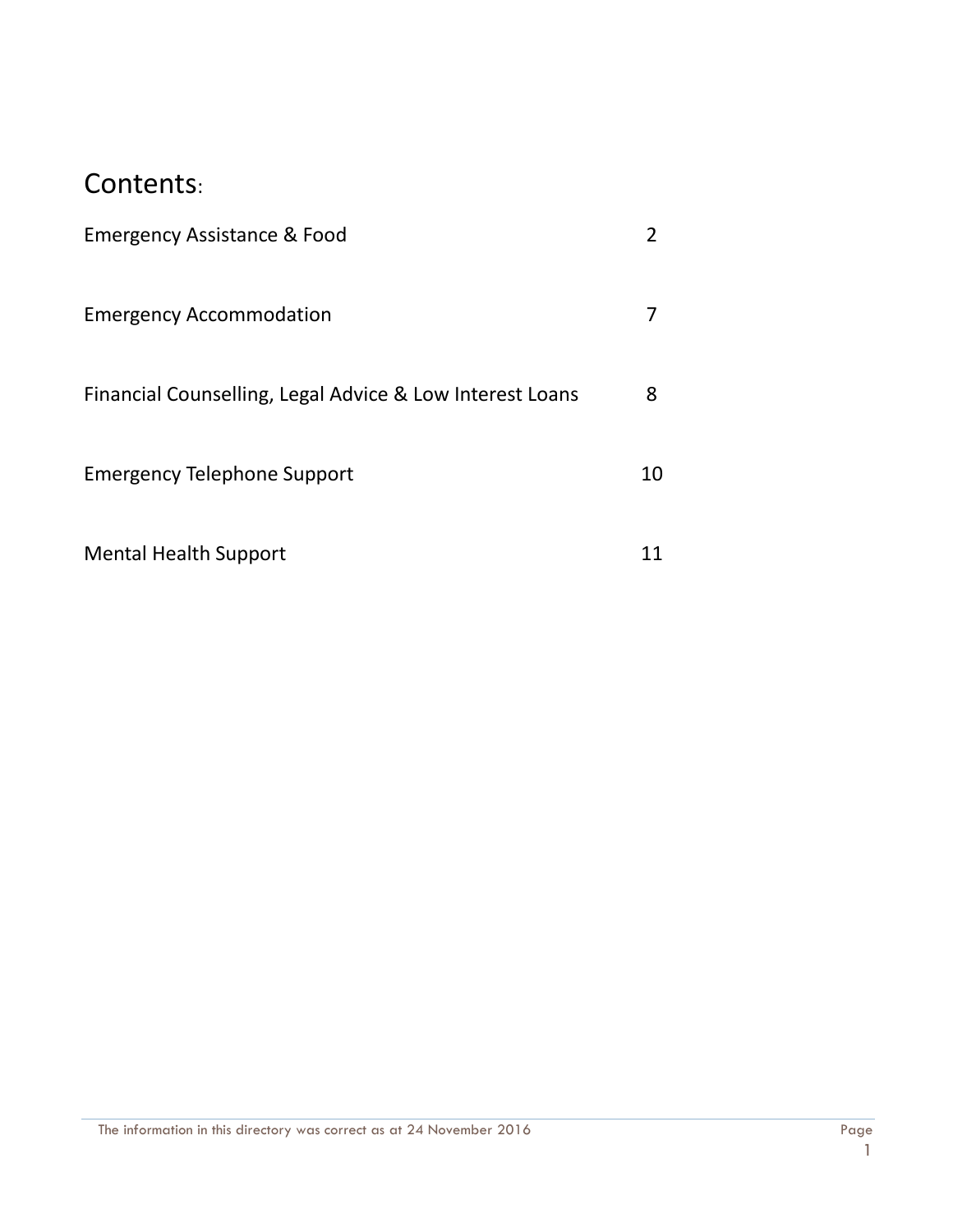| Organisation                                                                                                                         | <b>Type of Assistance</b>                                                                                                                                                                                                                                                                              | <b>Hours</b>                                                                         |
|--------------------------------------------------------------------------------------------------------------------------------------|--------------------------------------------------------------------------------------------------------------------------------------------------------------------------------------------------------------------------------------------------------------------------------------------------------|--------------------------------------------------------------------------------------|
| <b>Anglicare Emergency</b><br><b>Relief</b><br>240 Birrell Street<br>Waverley<br>Ph: 9798 1400                                       | <b>Emergency Relief</b><br>$\bullet$<br>For assistance with food<br>vouchers, electricity, gas and<br>phone bills. Please call at 9am<br>on Mondays as the service is<br>by appointment only<br>Will also make referrals to<br>Anglicare PHAMS who support<br>people with a mental health<br>diagnosis | $9am - 5pm$ by<br>appointment only                                                   |
| <b>Asylum Seekers Centre</b><br>43 Bedford Street,<br>Newtown<br>Ph: 9078 1900<br><b>Services for asylum</b><br>seekers Clients Only | <b>Financial relief</b><br>$\bullet$<br><b>Food Pantry</b><br>$\bullet$<br><b>Hot Lunches</b><br>$\bullet$<br><b>Case Management and</b><br>$\bullet$<br><b>Counselling</b><br><b>Social Activities</b><br>$\bullet$                                                                                   | Monday to Thursday<br>between 9am-5pm<br>For Interpreter<br>Ph: 131 450              |
| <b>Come in Youth Resource</b><br><b>Centre</b><br>461-463 Oxford St,<br>Paddington<br>Ph: 9331 2691                                  | 12-24 year olds only<br>Counselling<br>$\bullet$<br>Case management<br>Groups<br>❖ BY REFERRAL ONLY                                                                                                                                                                                                    | Office hours 10 - 6pm<br>By appointment. only<br><b>Closed on Public</b><br>Holidays |
| Community Panty @ St<br><b>Marks Malabar</b><br>Cnr Franklin & Victoria<br>Lane<br>Malabar<br>Ph: 9311 0309                          | Fill a bag with groceries for<br>$\bullet$<br>\$10<br>Bring Pension or health care<br>$\bullet$<br>card                                                                                                                                                                                                | 10:30am to 11:30am<br>Every 2 <sup>nd</sup> Friday<br>(From 9/9/16)                  |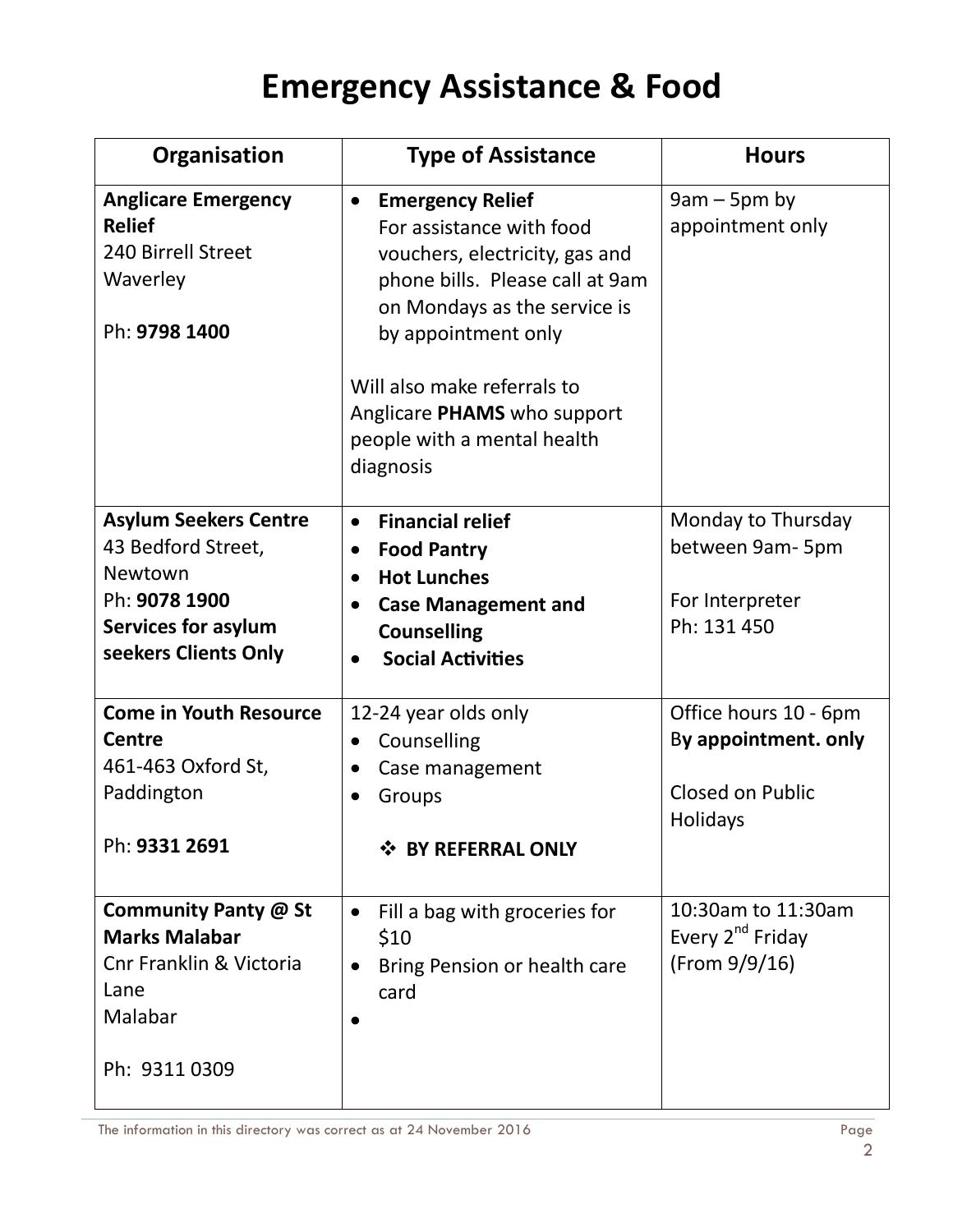| Organisation                                                                                           | <b>Type of Assistance</b>                                   | <b>Hours</b>                                |
|--------------------------------------------------------------------------------------------------------|-------------------------------------------------------------|---------------------------------------------|
| Hare Krishna Mobile Van<br>King Street, Newtown<br>opposite Newtown<br><b>Station</b><br>Ph: 9959 4558 | <b>Free dinner</b><br>$\bullet$                             | Monday to Friday<br>$5pm - 7pm$             |
| <b>Jewish House</b>                                                                                    | 24hr Crisis help line<br>$\bullet$                          | Monday to Friday                            |
| 17 Flood Street, Bondi                                                                                 | 1300 544 357<br><b>Crisis Accommodation</b>                 | $9am - 6pm$                                 |
| 1300 544 357                                                                                           | <b>Case Management</b>                                      |                                             |
| <b>Jubilee Resources</b>                                                                               | <b>Low Interest loans</b>                                   | Monday to Thursday                          |
| <b>Church In The Market</b><br><b>Place</b>                                                            | must make an appointment                                    | $9:30am - 4pm$                              |
| 400 Oxford Street                                                                                      |                                                             |                                             |
| <b>Bondi Junction</b><br>Ph: 9387 2300                                                                 |                                                             |                                             |
| <b>Kooloora Community</b>                                                                              | Assistance with essential bills                             |                                             |
| Centre                                                                                                 | (eg. electricity, water)                                    |                                             |
| 157 Bilga Cres, Malabar                                                                                | eligibility requirements                                    |                                             |
| Ph: 9661 9160                                                                                          |                                                             |                                             |
| <b>Matthew Talbot Hostel</b>                                                                           | Men 21 years+ only                                          | Breakfast: 7.15am                           |
| 22 Talbot Lane,<br>Woolloomooloo                                                                       | <b>Free Meals</b>                                           | Lunch: 12.30pm                              |
|                                                                                                        | <b>Health Clinic</b><br><b>Case Management</b><br>$\bullet$ | Take away dinner from<br>4:30 <sub>pm</sub> |
| Ph: 9357 1533                                                                                          | <b>Counselling</b>                                          |                                             |
|                                                                                                        | <b>Clothing assistance</b>                                  | Clothing:                                   |
|                                                                                                        | <b>Accommodation</b>                                        | Monday, Wed, Friday                         |
| <b>Mission Beat</b>                                                                                    | Emergency transport service for                             | 7am to 10am                                 |
| Free Call: 1800 306 461                                                                                | Sydney's homeless community                                 | 7 days a week                               |
|                                                                                                        |                                                             |                                             |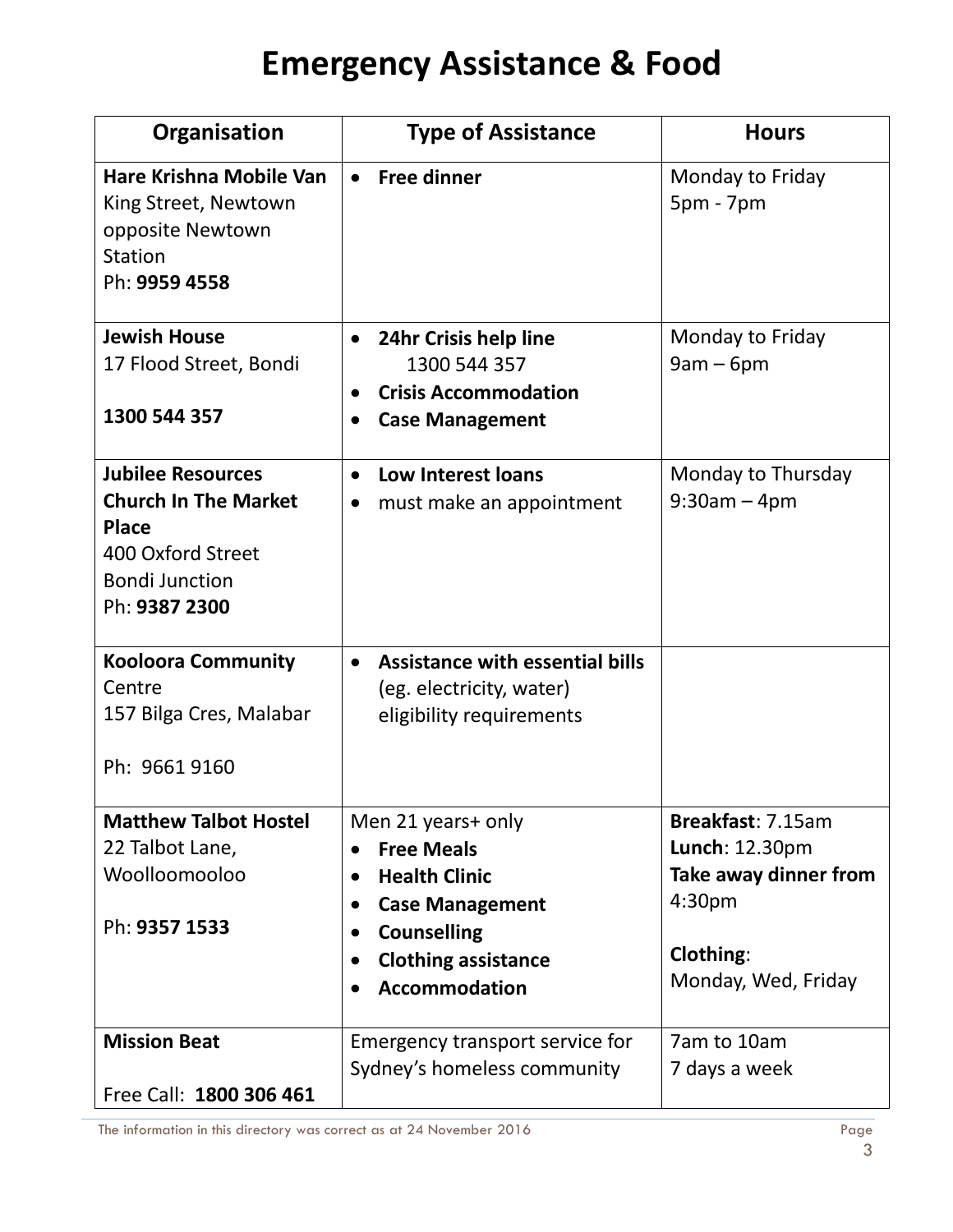| Organisation                                                                                                                  | <b>Type of Assistance</b>                                                                                                                                                                          | <b>Hours</b>                                                                                                                                                        |
|-------------------------------------------------------------------------------------------------------------------------------|----------------------------------------------------------------------------------------------------------------------------------------------------------------------------------------------------|---------------------------------------------------------------------------------------------------------------------------------------------------------------------|
| <b>St Canice's Church</b><br>28 Roslyn St, Kings Cross<br>Ph: 9358 5229                                                       | <b>Free Lunch (Daily)</b><br>$\bullet$<br>Free dinner (Wednesday)<br>$\bullet$                                                                                                                     | Lunch: 7 Days, 11am-<br>1pm<br>Dinner: Wed from 7pm                                                                                                                 |
| <b>St Constantine &amp; Helen</b><br>(Greek Orthodox)<br>378 King St, Newtown<br>Ph: 9519 7868                                | <b>Free clothes</b><br>Free lunch (12pm-2pm)                                                                                                                                                       | Monday to Friday<br>12noon - 2pm<br>(closed during church<br>services)                                                                                              |
| <b>St Johns Anglican Church</b><br>120 Darlinghurst Rd,<br>Darlinghurst<br>Ph:9360 6844<br><b>St Vincent de Paul</b>          | <b>Rough Edges Cafe</b><br><b>Free Lunch</b><br><b>Free Dinners</b><br>$\bullet$<br><b>CAPP Program (Community</b><br>Assistance Program)<br><b>Welfare assistance</b>                             | Lunch:<br>Wednesdays and<br>Fridays 11am - 2pm<br>Dinner:<br>Wed, Thurs & Fri<br>7:30pm - 10:3pm,<br>Sunday: 7:30pm-<br>9:30 <sub>pm</sub><br>Visit for appointment |
| <b>Welfare Centre,</b><br><b>Kingsford</b><br>Level 2, 1A Meeks St<br>Kingsford NSW 2032<br>Ph: 9662 7380                     | (food, furniture, clothing)                                                                                                                                                                        | Monday to Friday:<br>9:30am - 11:30am<br>$1:00$ pm - $3:30$ pm                                                                                                      |
| <b>Sydney Multicultural &amp;</b><br><b>Community Services</b><br>3 General Bridges Cres.<br>Daceyville 2032<br>Ph: 9663 3922 | <b>EAPA vouchers to assist</b><br>recently arrived migrants and<br>refugees. (eligibility<br>requirements)<br><b>Immigration Advisor Mondays</b><br>$\bullet$<br>8am - 12pm by appointment<br>only | Monday to Friday<br>8:30am-5pm                                                                                                                                      |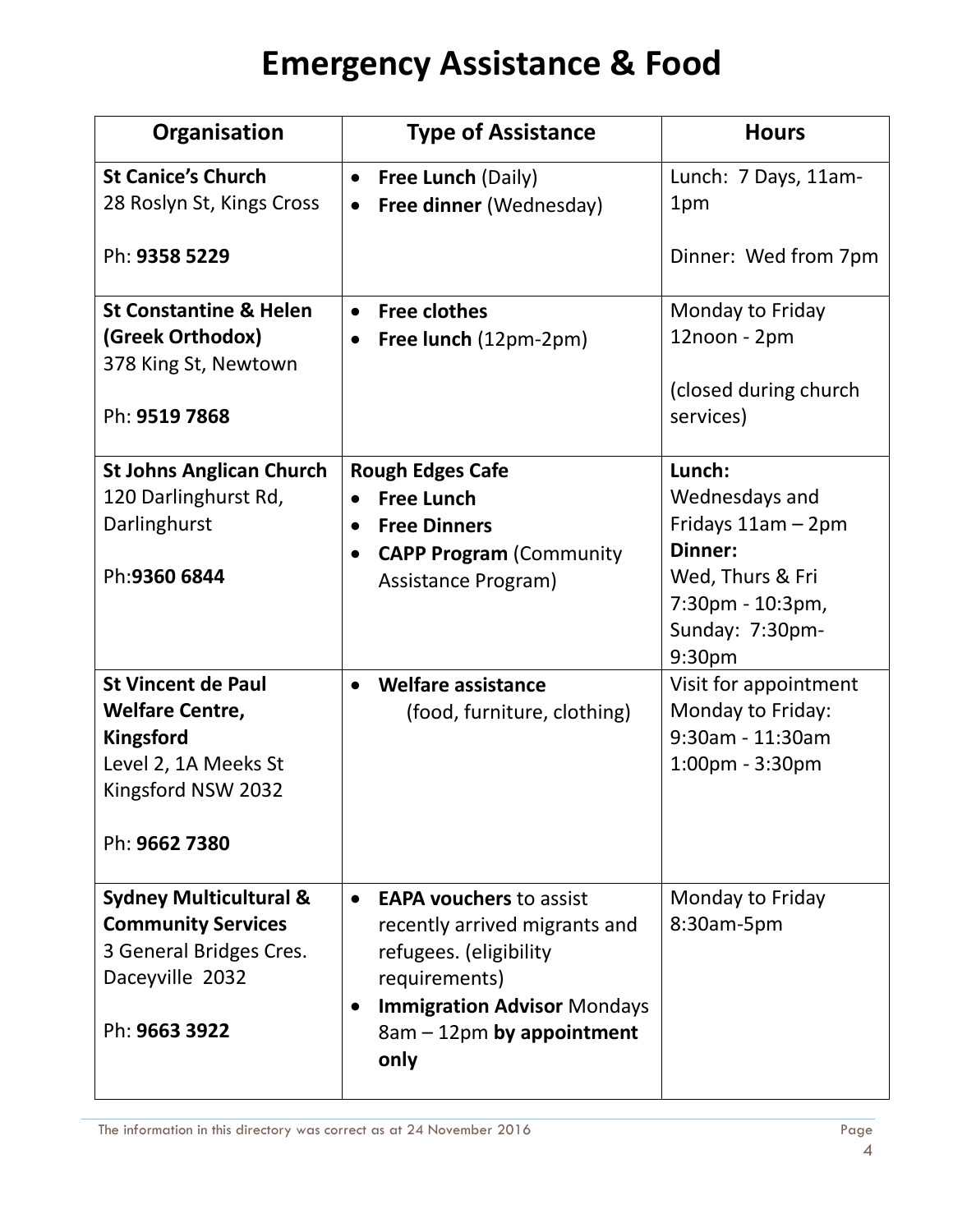| Organisation                                                                                                   | <b>Type of Assistance</b>                                                                                                                                                                                                                        | <b>Hours</b>                                                                             |
|----------------------------------------------------------------------------------------------------------------|--------------------------------------------------------------------------------------------------------------------------------------------------------------------------------------------------------------------------------------------------|------------------------------------------------------------------------------------------|
| Table @ 399<br>Church of Christ<br>399 Anzac Parade<br>Kingsford<br>(opposite South Juniors)<br>Ph: 9663 2272  | Free Dinner 5pm to 6pm<br>Foodbank 6pm to 7pm                                                                                                                                                                                                    | Alternate Sunday<br>nights<br>Phone 9663 2272 for<br>dates for 2016                      |
| <b>The Salvation Army</b><br><b>Crisis Assessment Line</b><br>1300 371 288                                     | <b>Emergency relief for bills, food</b><br>$\bullet$<br>and clothing<br><b>Eligibility requirements</b>                                                                                                                                          | Monday to Friday<br>$9am - 5pm$                                                          |
| <b>The Salvation Army</b><br><b>Street Level Café</b><br>339 Crown St<br><b>Surry Hills</b><br>Ph: 9380 2882   | Low cost lunch<br>$\bullet$<br><b>Free Friday Night Dinners</b><br>$\bullet$<br><b>Financial Counsellor (by</b><br>$\bullet$<br>appointment)<br><b>Laundry facilities</b><br>Lockers (limited)                                                   | Lunch: Mon-Friday<br>12noon-<br>1.30 <sub>pm</sub><br>Dinner: Fridays<br>5.30pm          |
| <b>The Salvation Army</b><br><b>Maroubra</b><br>100 Boyce Rd, Maroubra<br>Ph: 9314 2166                        | <b>Free Breakfast</b><br>$\bullet$<br><b>Free Lunch</b><br>$\bullet$                                                                                                                                                                             | <b>Breakfast:</b><br>Monday & Tuesday<br>$9am - 10:30am$<br>Lunch: Wednesday, 12<br>Noon |
| <b>The Station</b><br>Corner of Clarence &<br><b>Erskine Streets</b><br>Wynyard (in the City)<br>Ph: 9299 2252 | <b>Drop-in Centre for Homeless</b><br>persons 21 years & over.<br><b>Shower, Laundry</b><br><b>Free breakfast</b><br><b>Free lunch</b><br>$\bullet$<br>Legal assistance<br><b>Medical Doctor</b><br>$\bullet$<br>Centrelink drop in<br>$\bullet$ | Monday to Friday<br>7.30am-4pm                                                           |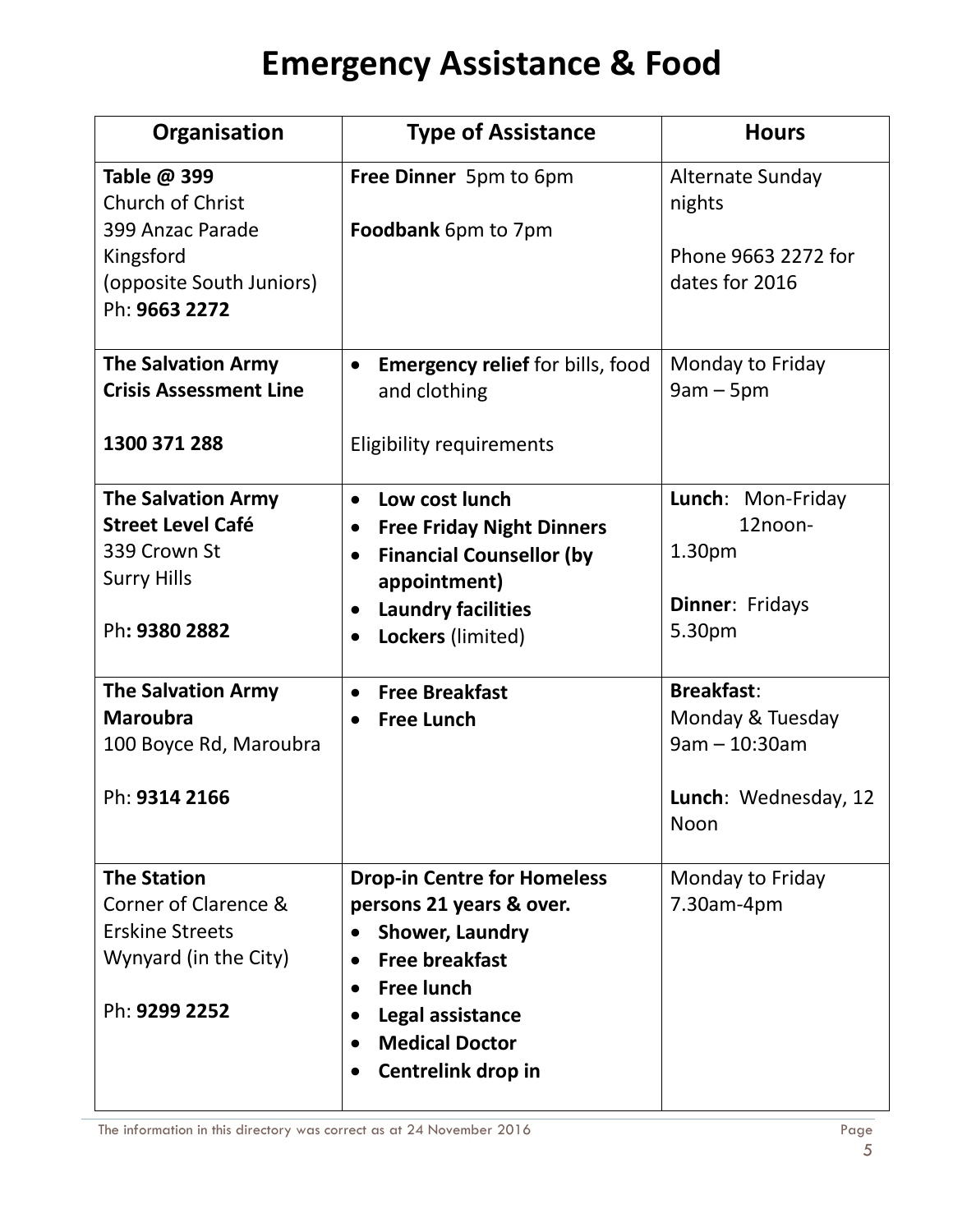| Organisation                                                 | <b>Type of Assistance</b>                      | <b>Hours</b>               |
|--------------------------------------------------------------|------------------------------------------------|----------------------------|
| <b>Uniting Church</b>                                        | <b>Free meals</b>                              | Lunch:                     |
| 'Newtown Mission'                                            |                                                | Tuesday, Wednesday,        |
| <b>The Jordan Cafe</b>                                       |                                                | Friday 1pm to 3pm          |
| 280A King St,<br>Newtown                                     |                                                | Dinner:                    |
|                                                              |                                                | Thursday: 6pm to           |
| Ph: 9519 9000                                                |                                                | 7.30pm                     |
|                                                              |                                                |                            |
| <b>Wayside Bondi - Norman</b>                                | Free Breakfast: 8am - 8.30am<br>$\bullet$      | Monday, Tuesday,           |
| <b>Andrews House</b>                                         | Free Lunch $12 \text{pm} - 12:30$<br>$\bullet$ | Wednesday, Friday:         |
| 77 Roscoe St,                                                | <b>Clothing assistance</b><br>$\bullet$        | 8am-4pm                    |
| <b>Bondi Beach</b>                                           | Laundry and shower facilities.                 |                            |
|                                                              | Lockers (limited)                              | Thursday 8am-2pm           |
| Ph: 9581 9193                                                | <b>Free G.P</b> (Fridays)                      |                            |
|                                                              |                                                |                            |
| <b>The Wayside Chapel</b>                                    | Low cost meals<br>$\bullet$                    | Monday to Friday           |
| 29 Hughes Street                                             | <b>Showers</b><br>$\bullet$                    | $9am - 8pm$                |
| <b>Potts Point</b>                                           | <b>Clothing</b><br>$\bullet$                   |                            |
|                                                              | Legal assistance                               | Saturday & Sunday          |
| Ph: 9581 9100                                                | Health/Medical<br>$\bullet$                    | $9am - 5pm$                |
|                                                              | <b>Counselling</b><br>$\bullet$                |                            |
|                                                              | <b>Drop-in Centre</b>                          |                            |
|                                                              |                                                |                            |
| <b>Woollahra Food Pantry</b><br><b>Woollahra Seventh-day</b> | <b>Food &amp; Grocery Items</b><br>$\bullet$   | Tuesdays<br>$1:30pm - 3pm$ |
| <b>Adventist Church</b>                                      |                                                |                            |
| 219 Edgecliff Rd,                                            |                                                |                            |
| Woollahra                                                    |                                                |                            |
| (access in Chester Lane)                                     |                                                |                            |
|                                                              |                                                |                            |
| Ph: 0434623817 or                                            |                                                |                            |
| 0409456553                                                   |                                                |                            |
|                                                              |                                                |                            |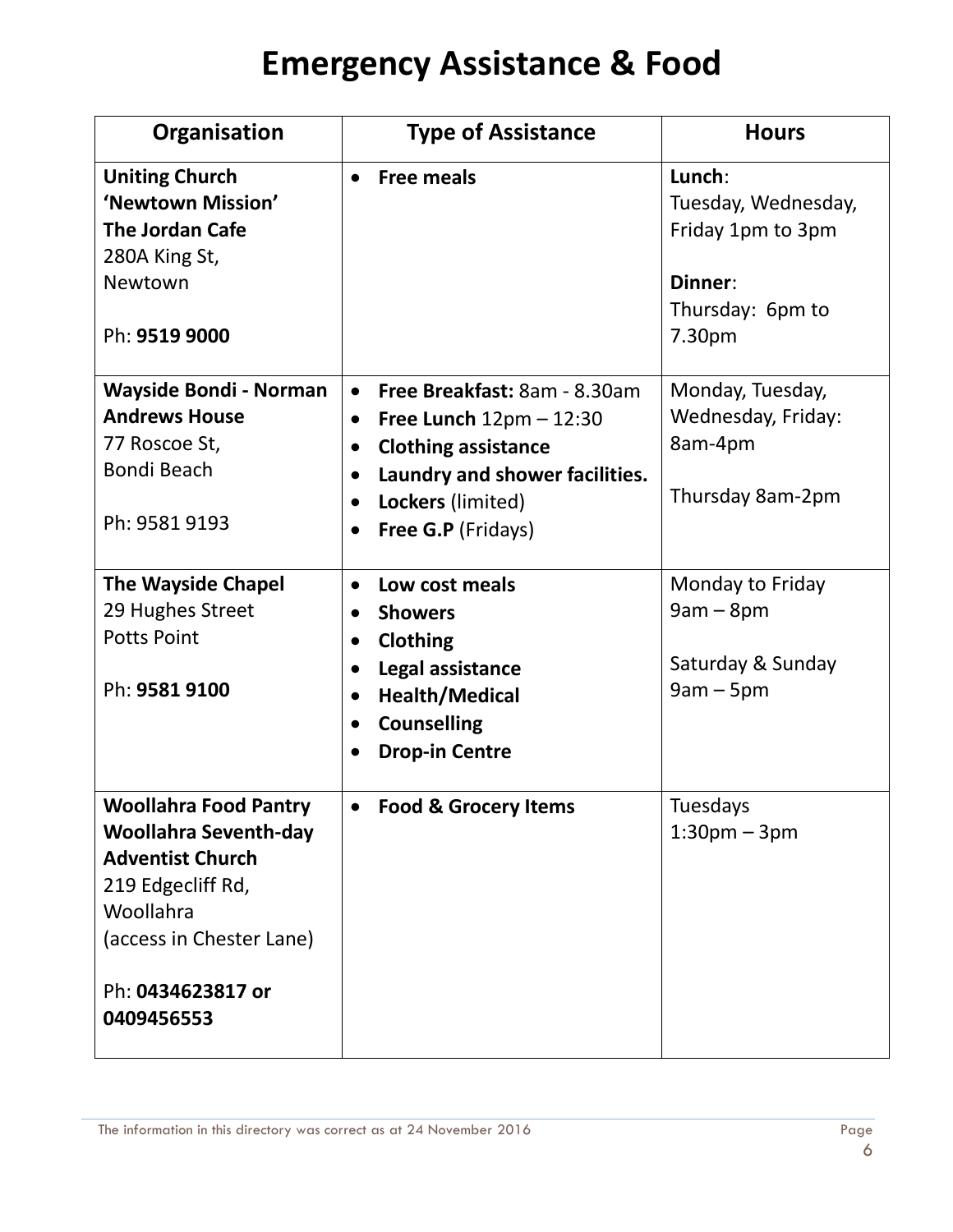#### **Emergency Accommodation**

| Organisation                                                                                                                                                     | <b>Type of Assistance</b>                                                                                                                                                                                   | <b>Hours</b>                                                                                                                                           |
|------------------------------------------------------------------------------------------------------------------------------------------------------------------|-------------------------------------------------------------------------------------------------------------------------------------------------------------------------------------------------------------|--------------------------------------------------------------------------------------------------------------------------------------------------------|
| Link2home<br>State wide telephone<br>service about homelessness<br>1800 152 152                                                                                  | Link2home is a state-wide<br>$\bullet$<br>telephone service for<br>enquiries about<br>homelessness in NSW<br>Referrals to refuges                                                                           | 24 hours/7 days                                                                                                                                        |
| <b>Housing NSW</b><br><b>After Hours Temporary</b><br><b>Accommodation Line</b><br>Ph: 1800 152 152<br>Accommodation is provided<br>only one night at a time.    | Department of Housing after<br>$\bullet$<br>hours phone line for people<br>needing immediate shelter.<br>If eligible, Housing NSW may<br>also provide RentStart<br>financial assistance                     | Monday to Friday:<br>9.00am-5.00pm<br>Weekends & Public<br>holidays: 10am-10pm<br>At other times call<br>Housing NSW,<br>Maroubra office:<br>9314 4056 |
| <b>Assistance with Care and</b><br><b>Housing for the Aged</b><br>(ACHA)<br><b>Randwick - Botany Area</b><br>PO Box 6052<br>Alexandria NSW 2015<br>Ph: 9700 7714 | Support accessing housing or<br>$\bullet$<br>community care specific to<br>needs for people aged over<br>65.<br>Priority to elderly who are<br>struggling.<br>Referrals to other<br>community care services | Monday to Friday:<br>8.30am-4.30pm                                                                                                                     |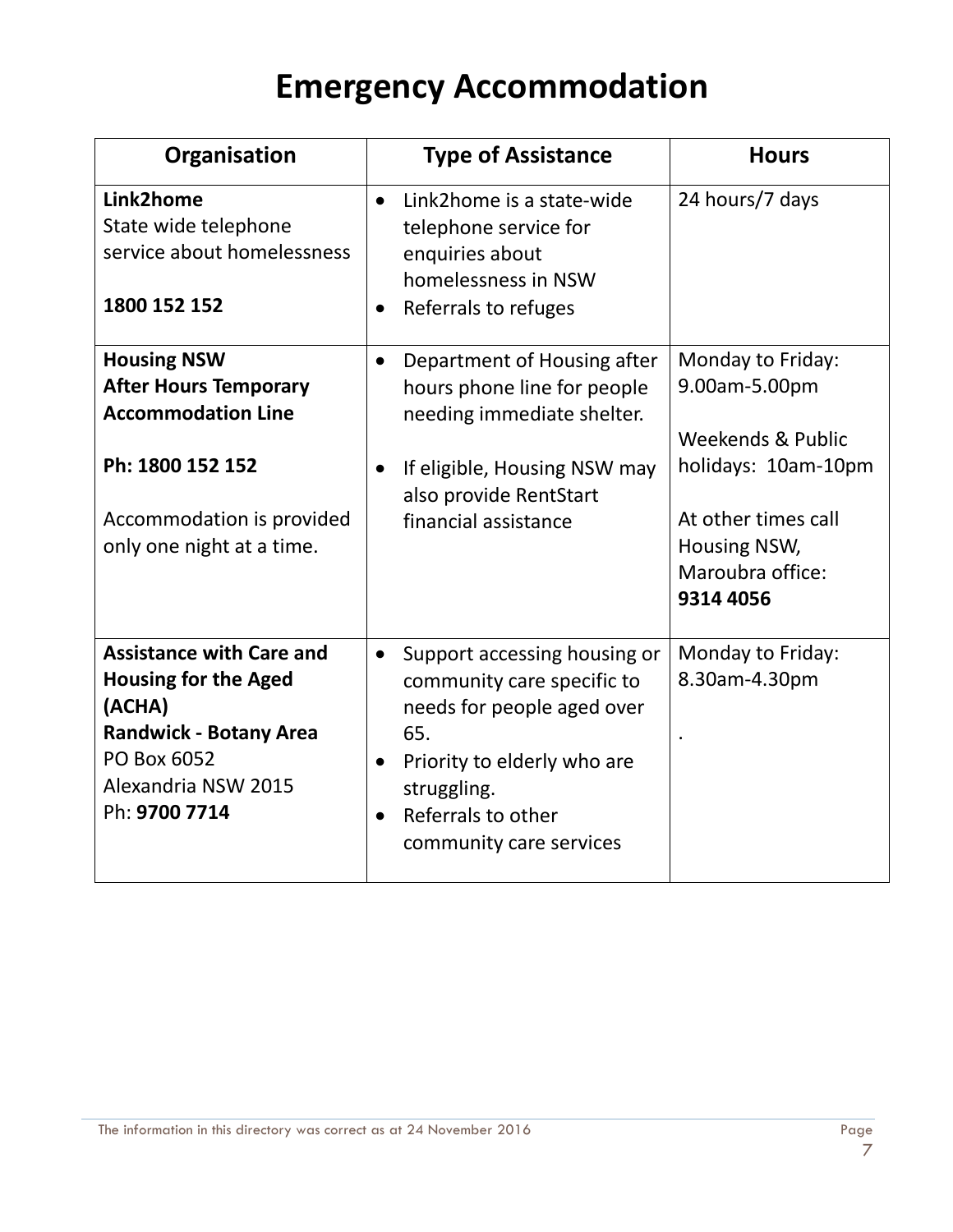#### **Financial Counselling, Legal Advice and Low Interest Loans**

| Organisation                                                                                                                                                                                                                   | <b>Type of Assistance</b>                                                                                | <b>Hours</b>                                                                                                                                                                                 |
|--------------------------------------------------------------------------------------------------------------------------------------------------------------------------------------------------------------------------------|----------------------------------------------------------------------------------------------------------|----------------------------------------------------------------------------------------------------------------------------------------------------------------------------------------------|
| <b>Centrelink</b><br>13 63 57<br><b>Employment Service:</b><br>132 850<br><b>Family Assistance Line:</b><br>136 150<br><b>Youth Allowance Line:</b><br>132 490<br><b>Disabilities, Sickness</b><br>and Carers Line:<br>132 717 | <b>Rent Assistance</b><br>$\bullet$<br><b>Crisis Payments</b><br>Financial Case Management.<br>$\bullet$ | Centrelink phone lines:<br>Monday to Friday<br>8am-5pm.                                                                                                                                      |
| <b>Courts NSW</b><br><b>General line:</b><br>Ph: 1300 679 272                                                                                                                                                                  | Help with court documents                                                                                | Monday to Friday<br>8.30am-5.00pm                                                                                                                                                            |
| <b>Creditline</b><br>Level 3, 220 Pitt St<br>Sydney 2000<br>Ph: <b>9263 5577</b>                                                                                                                                               | <b>Financial Counsellors assist</b><br>$\bullet$<br>with debt problems<br>By appointment only            | Monday to Friday 9am-<br>5pm<br>Creditline also has<br>appointments at JNC<br>Maroubra on<br><b>Wednesdays &amp; Fridays</b><br>and JNC Randwick on<br>Tuesdays and<br>Wednesday, 9am-4.30pm |
| <b>Energy and Water</b><br><b>Ombudsman NSW</b><br>Ph: 1800 246 545                                                                                                                                                            | Help for electricity, gas &<br>water issues E.g.<br>disconnections, difficulty<br>paying bills           | Monday to Friday<br>9am-5pm                                                                                                                                                                  |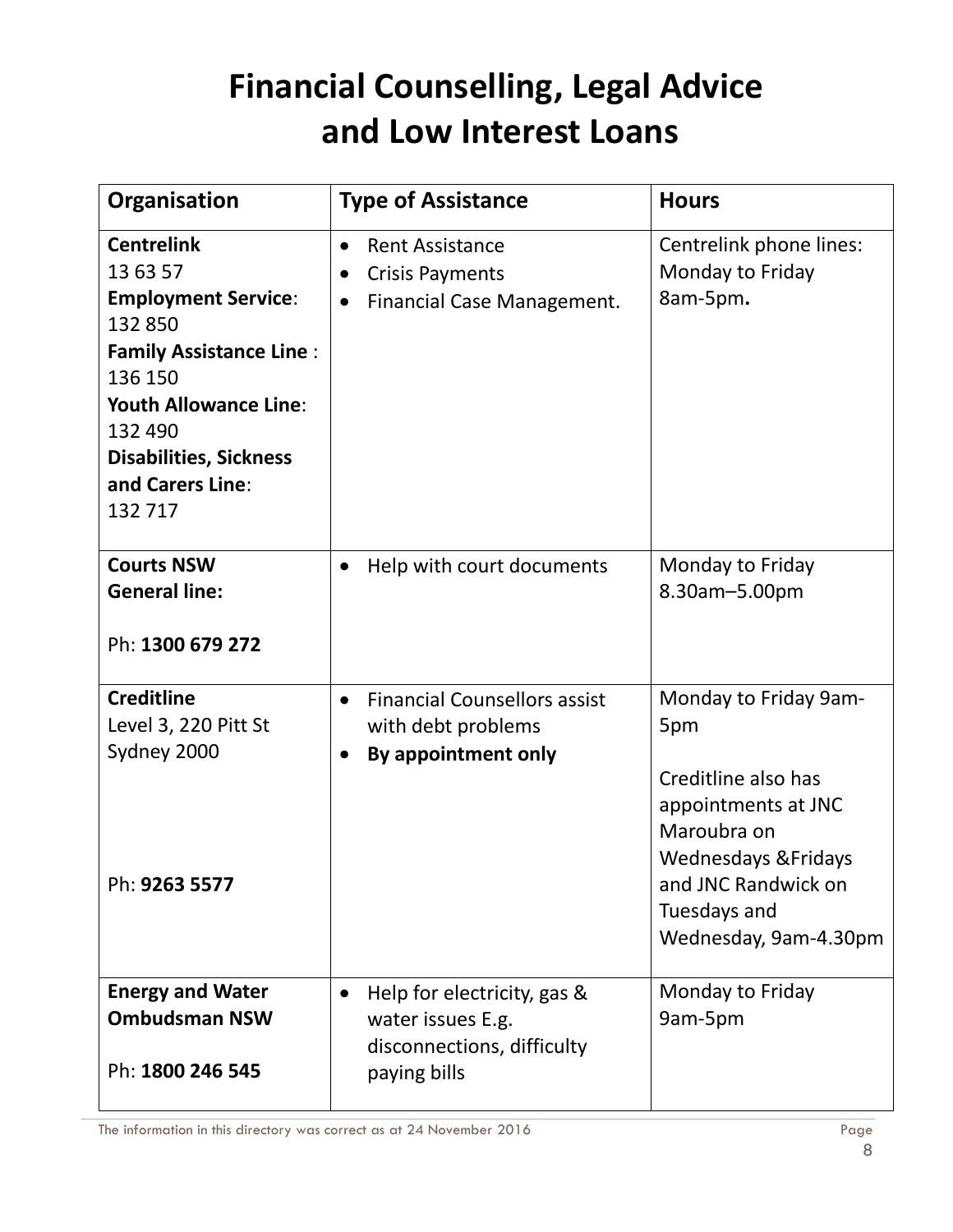### **Financial Counselling, Legal Advice and Low Interest Loans**

| Organisation                                                                                                                             | <b>Type of Assistance</b>                                                                                                                                                                                  | <b>Hours</b>                                                             |
|------------------------------------------------------------------------------------------------------------------------------------------|------------------------------------------------------------------------------------------------------------------------------------------------------------------------------------------------------------|--------------------------------------------------------------------------|
| <b>Inner City Legal Centre</b><br>Toll free: 1800 244 481<br>Kings Cross Library,<br>50-52 Darlinghurst<br>Road, Kings Cross NSW<br>2011 | Free legal advice and<br>$\bullet$<br>assistance with a range of legal<br>issues including credit and<br>debt matters<br>Must live in the Waverley or<br>$\bullet$<br>Woolahara LGA<br>By appointment only | Monday to Friday<br>9am to 5pm                                           |
| <b>Kingsford Legal Centre</b><br>Ground Floor, Law<br><b>Building</b><br>University of NSW<br>Kensington<br>Ph: 9385 9566                | Free legal advice and<br>$\bullet$<br>assistance with a range of legal<br>issues including credit and<br>debt matters<br>Must live in Randwick or<br><b>Botany LGA</b><br>By appointment only              | Monday to Friday<br>9am-5pm<br>(Closed between 1pm<br>and 2pm for lunch) |
| <b>Legal Aid</b><br>Head Office, 323<br>Castlereagh St, Sydney<br>Ph: 9219 5000                                                          | Free 20 minute interview for<br>$\bullet$<br>credit & debt advice.                                                                                                                                         | Monday to Friday<br>9am to 5pm                                           |
| <b>Law Access NSW</b><br><b>Legal Helpline</b><br>Ph: 1300 888 529                                                                       | Free legal information                                                                                                                                                                                     | Monday to Friday<br>9am to 5pm                                           |
| <b>Jubliee Resources</b><br><b>Church In The Market</b><br><b>Place</b><br>400 Oxford Street<br><b>Bondi Junction</b><br>Ph: 9387 2300   | Low Interest loans<br>$\bullet$<br>(appointment only)                                                                                                                                                      | Monday to Thursday<br>$9:30am - 4pm$                                     |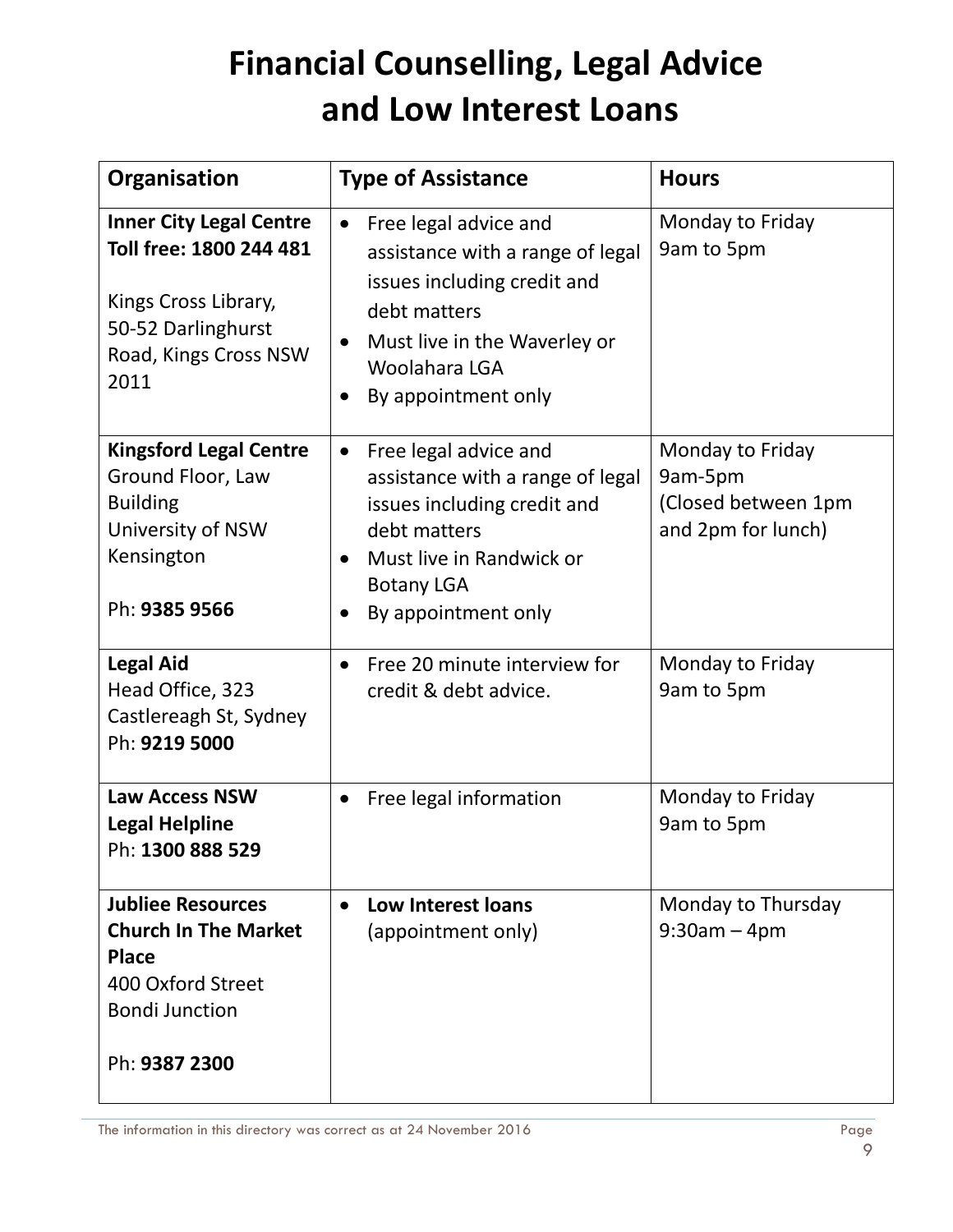#### **Emergency Telephone Support**

| Organisation                                                    | <b>Type of Assistance</b>                                                                  | <b>Hours</b>                    |
|-----------------------------------------------------------------|--------------------------------------------------------------------------------------------|---------------------------------|
| <b>Domestic Violence Line</b><br>1800 656 463                   | Assistance with AVO's, counselling<br>on domestic violence.<br>Referral to Women's Refuges | 24 hours a day<br>7 days a week |
| <b>Jewish House</b><br>1300 544 357                             | <b>Crisis Help</b>                                                                         | 24 hours a day<br>7 days a week |
| <b>Lifeline</b><br>131 114                                      | Counselling service with<br>information about support<br>services.                         | 24 hours a day<br>7 days a week |
| <b>Mensline</b><br>1300 78 99 78                                | Counselling service with<br>information about support<br>services for men.                 | 24 hours a day<br>7 days a week |
| <b>Parentline</b><br>1300 1300 52                               | Counselling service with<br>information about support<br>services for parents              | 24 hours a day<br>7 days a week |
| <b>Rape Crisis Centre</b><br>1800 424 017                       | Counselling for victims of sexual<br>assault                                               | 24 hours a day<br>7 days a week |
| <b>Salvation Army</b><br><b>Assessment Line</b><br>1300 371 288 | Emergency relief for bills, food<br>and clothing<br><b>Eligibility requirements</b>        | Monday to Friday<br>$9am - 5pm$ |